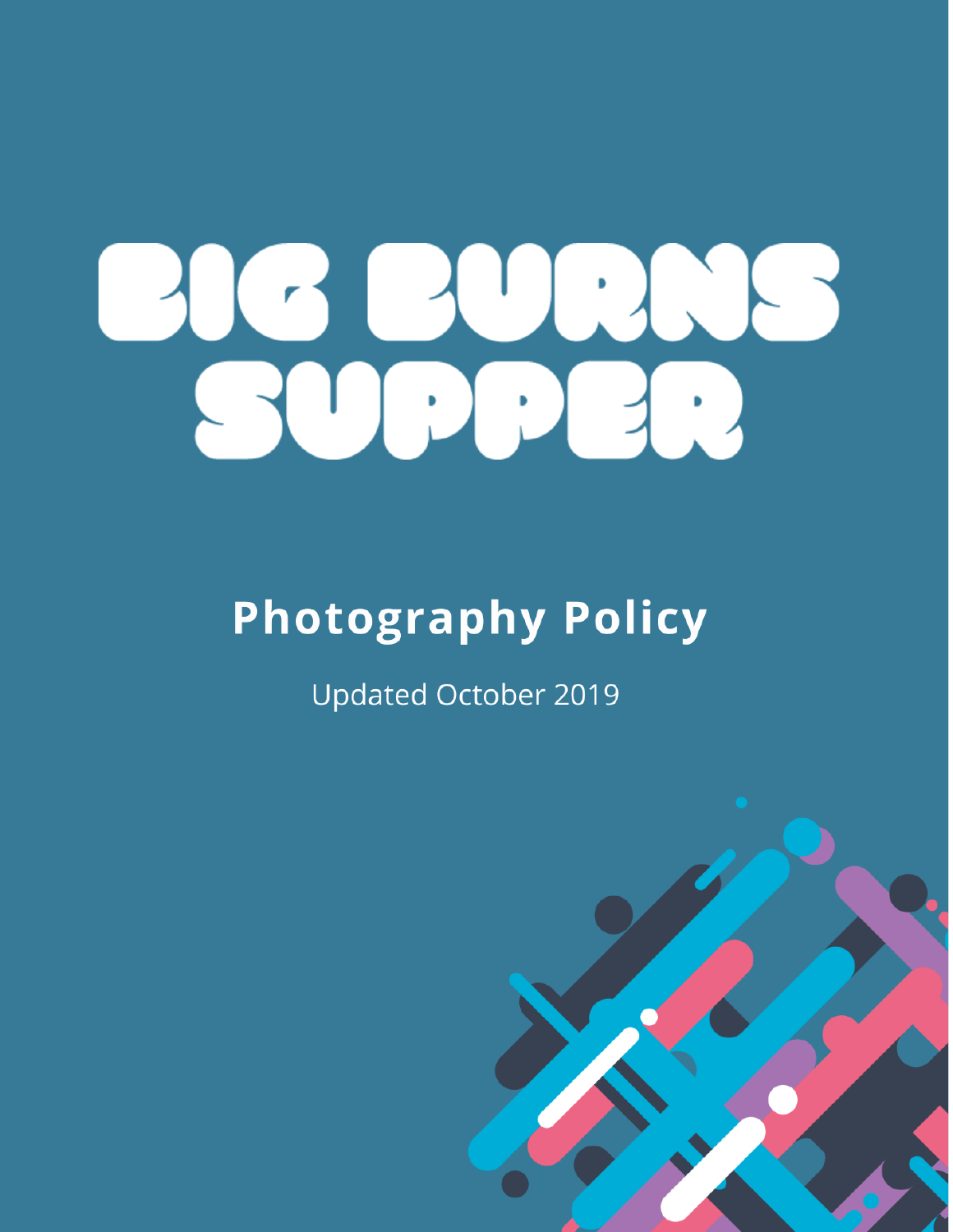# **Photography Policy Statement**

The taking, storing and sharing of images is integral to the work of the charity. The settings, subject matter and uses vary but the approach to how this is done must ensure the image is used appropriately and legally. This document is for all Electric Theatre Workshop personnel whether paid, unpaid, voluntary, or Third party Contract. It sets out the Charity's policy regarding the use of photography, video and audio recording. It aims to make clear the risks involved in using photography, legislation and acceptable practice when taking or using images on behalf of the charity.

# **LEGISLATION & GUIDANCE**

Key legislation affecting photography, considered in this policy includes The Copyright Designs and Patents Act (1988) covering ownership of images, and protections of data subjects or persons being photographed enshrined in Data Protection Act (1998), Children and Young People Scotland Act (2014), Equalities Act (2010), Human Rights Act (1998). And the codes of Practice regulated by the Advertising Standards Agency. This policy is in line with guidance sought from NSPCC, Creative Scotland, UK copy right service, and should be used in conjunction with other Electric Theatre Workshop policy documents.

# **Principles**

In all aspects of using images for any purpose on behalf of the charity the following principles must be upheld:

- The interests of the subject or model must be given high priority. Their right to privacy and protection from harm or duress, must be respected at all times.
- Images distributed on behalf of the charity must be of a high standard. Only good quality images with an appropriate resolution for the intended purpose maybe used. The photographer should be credited and permissions sought.
- Children, young people or vulnerable adults must not be identifiable in images used or distributed on behalf of the charity without written consent from appropriate adult, parent or guardian. Where an individual is easily identifiable consent must be given to use that image.
- Images used should be in accordance with UK Marketing and advertising standards, and Data Protection requirements.

# **Consent**

All participants, and audience members have the right to refuse their image be taken or used in any way. Before giving consent the model

Electric Theatre Workshop requests that personnel operate under the guidance that consent is required prior to photos being taken or used by the charity.

Participants taking part any in house projects or productions should sign a standard photo release form which covers the uses out lined below, as part of standard sign up procedures.

Where participants are deemed unable to self consent by law or as outlined in Electric Theatre Workshop policy, consent from an appropriate adult should be sought.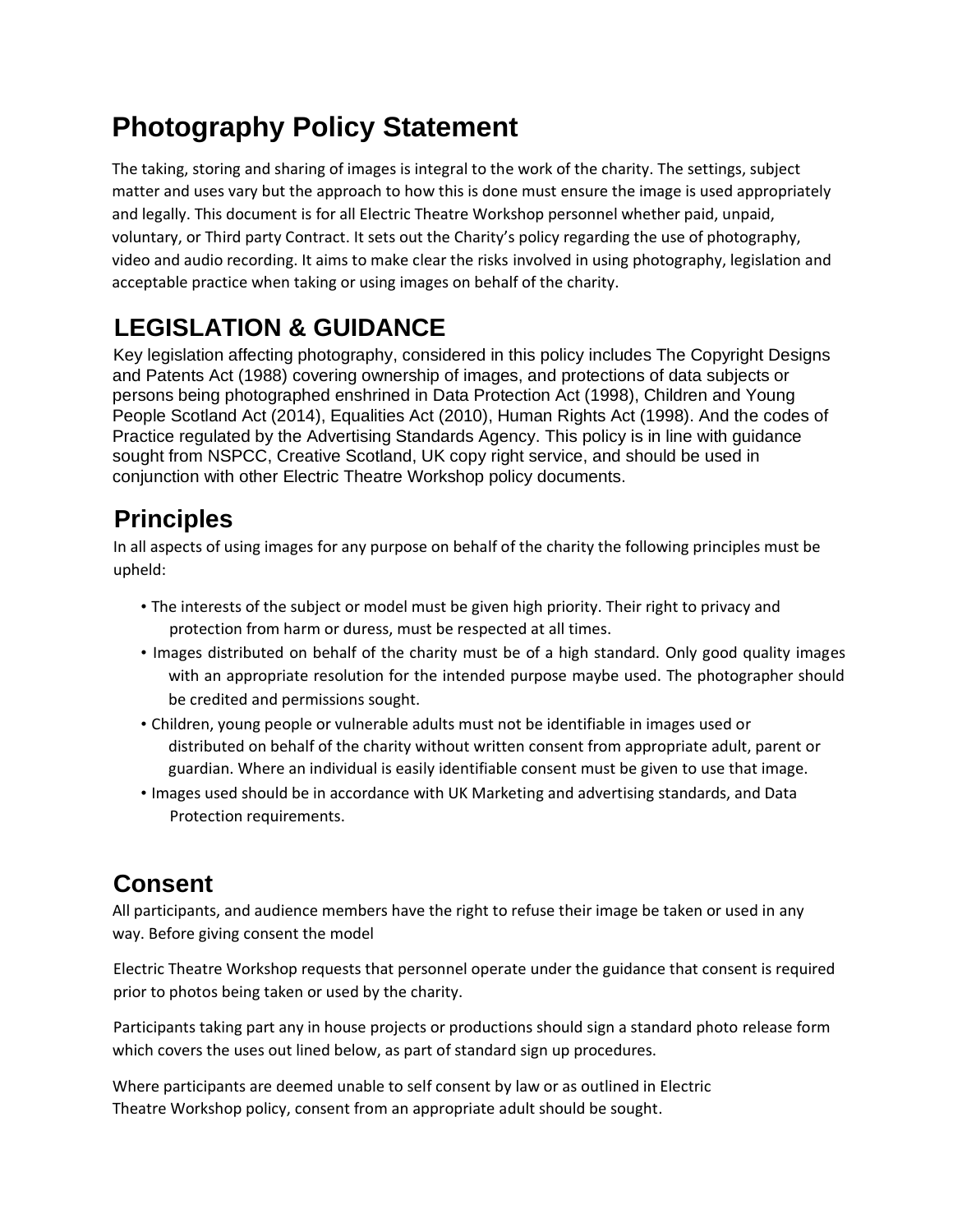### Photography Policy <sup>1</sup>

Where it is not feasible to collect consent from all members of the public, for example crowd shots at a large event. The charity requires signage to be hung clearly indicating that photography is being used and how they may refuse consent. should they wish.

Photo release clauses will be written in to third party contracts relating to performers, photographers and other staff.

## **Uses**

The charity acknowledges and approves of the use of images for Marketing and promotional purposes, Educational purposes, evaluation, reporting, funding applications, and in house programme development.

Personnel are not permitted to replicate, modify or distribute the charities images for personal reasons without express permission of the trustees.

### **Storage**

Images created should be stored under data protection guidelines outlined in Electric Theatre Workshop policy.

### **Distribution and publishing**

Images created by or on behalf of Electric Theatre Workshop may be published and distributed in the following media print, online via Electric Theatre Workshop, or affiliated website and Social media sites, TV news reporting, or other platform deemed suitable by the trustees.

# Copyright

If a photograph has been taken by personnel, employed, freelance or voluntary, on behalf of the charity in an official capacity, ownership of those images, and right to publish, is retained by the charity.

Personnel should where possible make use of images owned by or licensed to the charity. Where this is not possible images should be open source, creative commons or with permission. The source must be credited when published by the Charity.

Electric Theatre Workshop is committed to promoting the producers of work. Where it is possible the charity should make every effort to credit the image creator.